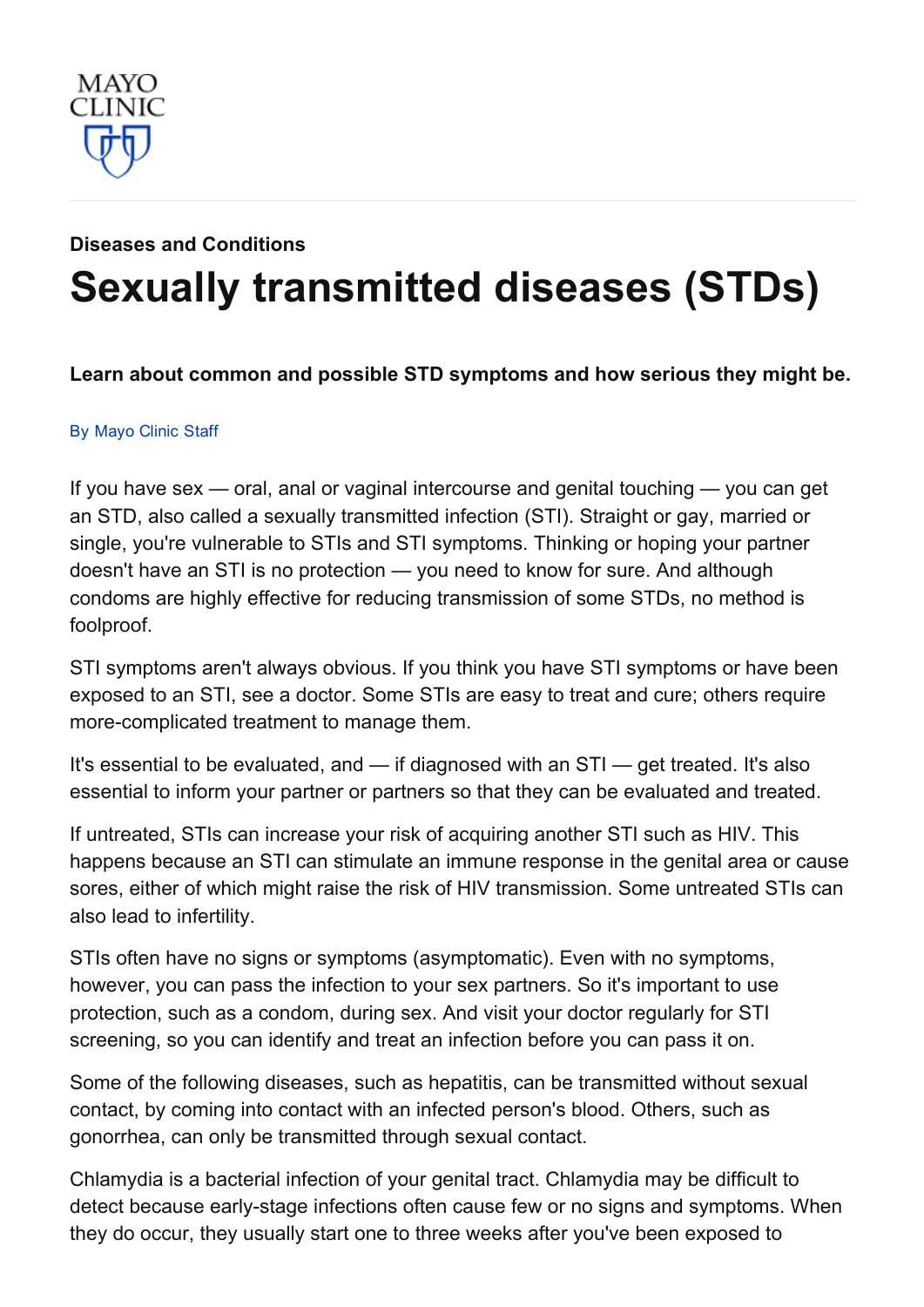chlamydia. Even when signs and symptoms occur, they're often mild and passing, making them easy to overlook.

Signs and symptoms may include:

- Painful urination
- Lower abdominal pain
- Vaginal discharge in women
- Discharge from the penis in men
- Pain during sexual intercourse in women
- Bleeding between periods in women
- Testicular pain in men

Gonorrhea is a bacterial infection of your genital tract. It can also grow in your mouth, throat, eyes and anus. The first gonorrhea symptoms generally appear within 10 days after exposure. However, some people may be infected for months before signs or symptoms occur.

Signs and symptoms of gonorrhea may include:

- Thick, cloudy or bloody discharge from the penis or vagina
- Pain or burning sensation when urinating
- Heavy menstrual bleeding or bleeding between periods
- Painful, swollen testicles
- Painful bowel movements
- Anal itching

Trichomoniasis is a common STI caused by a microscopic, onecelled parasite called Trichomonas vaginalis. This organism spreads during sexual intercourse with someone who already has the infection.

The organism usually infects the urinary tract in men, but often causes no symptoms. Trichomoniasis typically infects the vagina in women. When trichomoniasis causes symptoms, they may appear within five to 28 days of exposure and range from mild irritation to severe inflammation.

Signs and symptoms may include:

- Clear, white, greenish or yellowish vaginal discharge
- Discharge from the penis
- Strong vaginal odor
- Vaginal itching or irritation
- Itching or irritation inside the penis
- Pain during sexual intercourse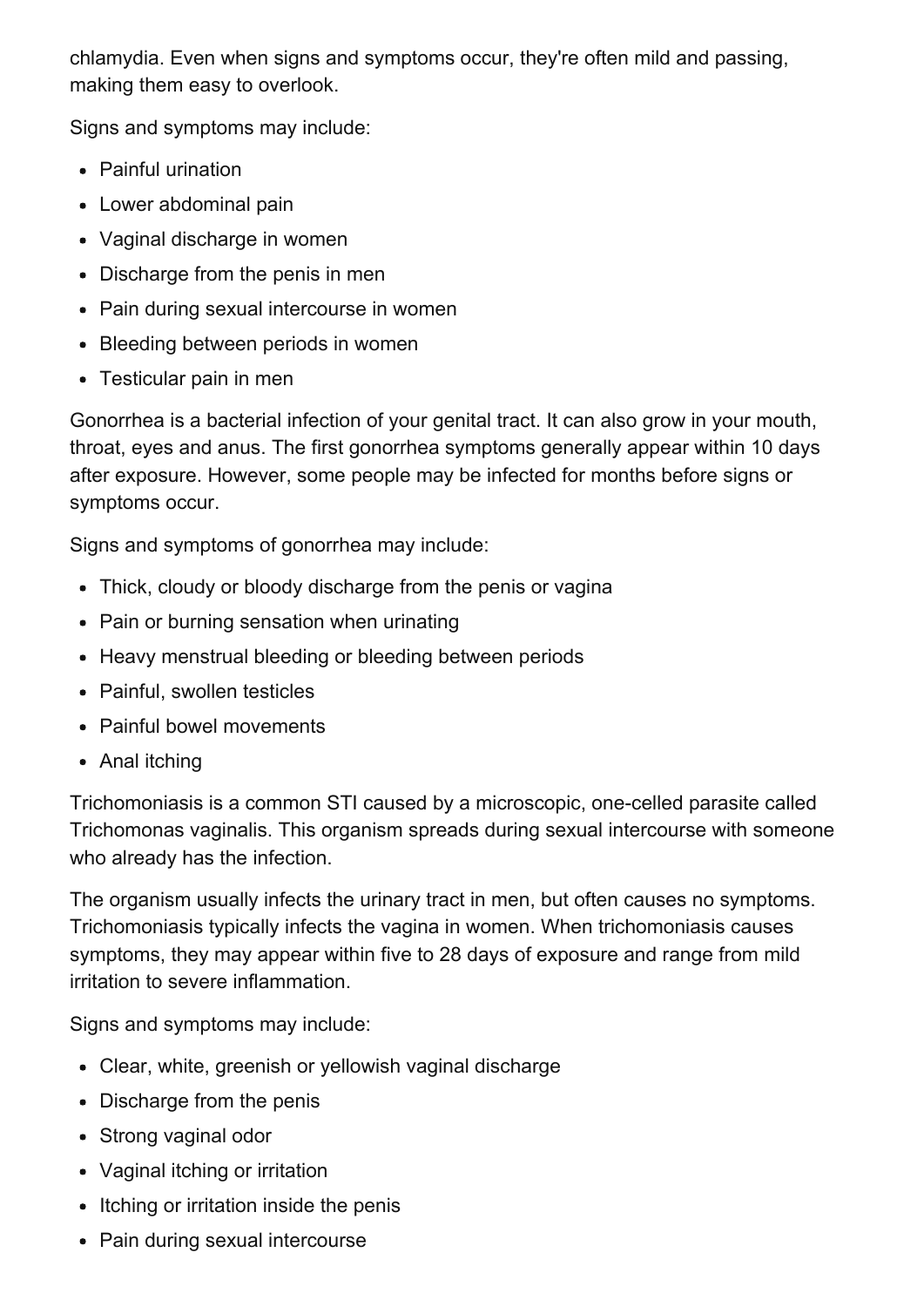• Painful urination

HIV is an infection with the human immunodeficiency virus. HIV interferes with your body's ability to fight off viruses, bacteria and fungi that cause illness, and it can lead to AIDS, a chronic, life-threatening disease.

When first infected with HIV, you may have no symptoms. Some people develop a flu-like illness, usually two to six weeks after being infected. Still, the only way you know if you have HIV is to be tested.

### Early signs and symptoms

Early HIV signs and symptoms may include:

- Fever
- Headache
- Sore throat
- Swollen lymph glands
- Rash
- Fatique

These early signs and symptoms usually disappear within a week to a month and are often mistaken for those of another viral infection. During this period, you're highly infectious. More-persistent or -severe symptoms of HIV infection may not appear for 10 years or more after the initial infection.

As the virus continues to multiply and destroy immune cells, you may develop mild infections or chronic signs and symptoms such as:

- Swollen lymph nodes often one of the first signs of HIV infection
- Diarrhea
- Weight loss
- Fever
- Cough and shortness of breath

### Late-stage HIV infection

Signs and symptoms of late-stage HIV infection include:

- Persistent, unexplained fatigue
- Soaking night sweats
- Shaking chills or fever higher than 100.4 F (38 C) for several weeks
- Swelling of lymph nodes for more than three months
- Chronic diarrhea
- Persistent headaches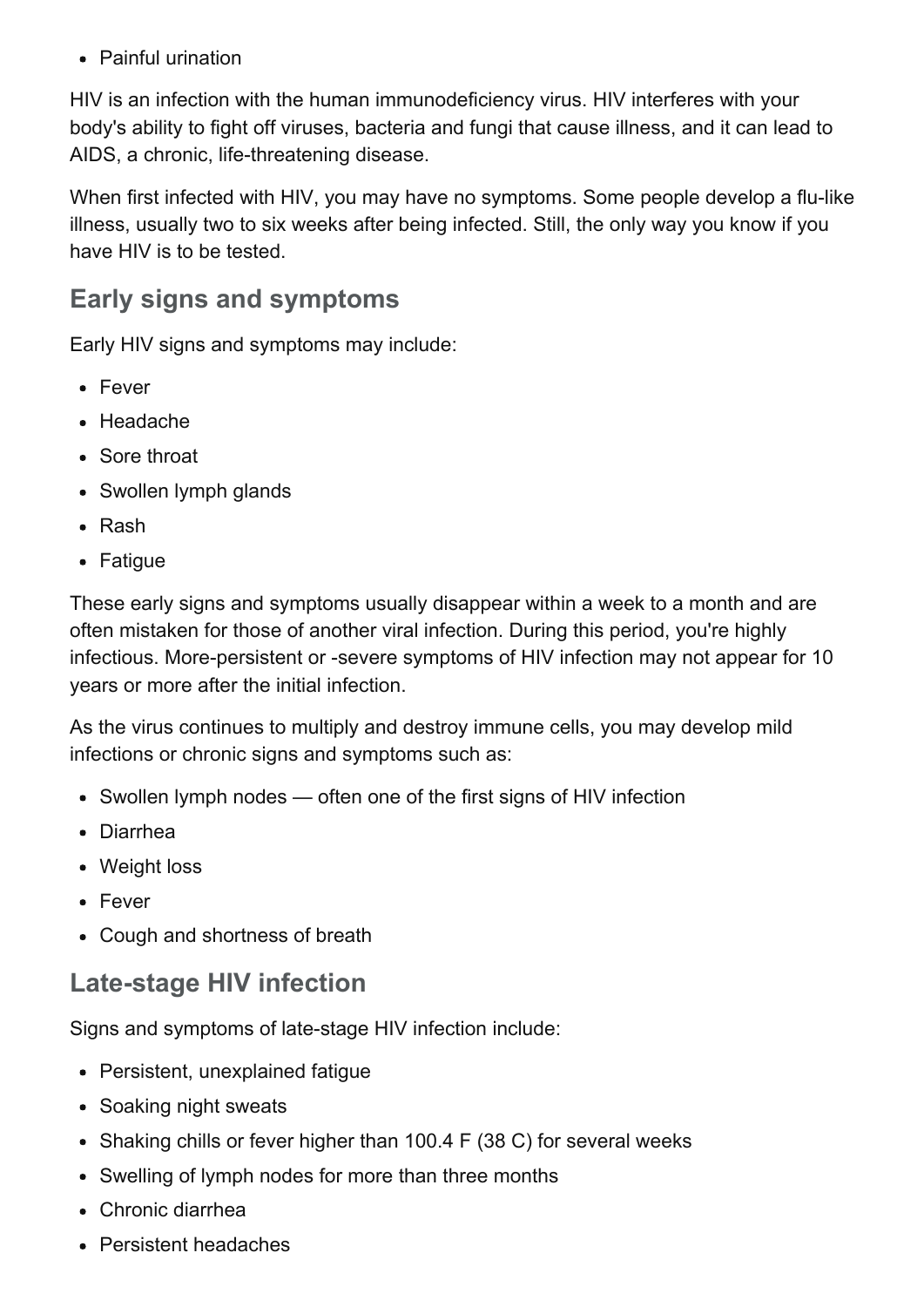Unusual, opportunistic infections

Highly contagious, genital herpes is caused by a type of the herpes simplex virus (HSV) that enters your body through small breaks in your skin or mucous membranes. Most people with HSV never know they have it, because they have no signs or symptoms or the signs and symptoms are so mild they go unnoticed.

When signs and symptoms are noticeable, the first episode is generally the worst. Some people never have a second episode. Others, however, can have recurrent episodes for decades.

When present, genital herpes signs and symptoms may include:

- Small red bumps, blisters (vesicles) or open sores (ulcers) in the genital, anal and nearby areas
- Pain or itching around the genital area, buttocks and inner thighs

The initial symptom of genital herpes usually is pain or itching, beginning within a few weeks after exposure to an infected sexual partner. After several days, small red bumps may appear. They then rupture, becoming ulcers that ooze or bleed. Eventually, scabs form and the ulcers heal.

In women, sores can erupt in the vaginal area, external genitals, buttocks, anus or cervix. In men, sores can appear on the penis, scrotum, buttocks, anus or thighs, or inside the tube from the bladder through the penis (urethra).

Ulcers can make urination painful. You may also have pain and tenderness in your genital area until the infection clears. During an initial episode, you may have flulike signs and symptoms, such as headache, muscle aches and fever, as well as swollen lymph nodes in your groin.

In some cases, the infection can be active and contagious even when sores aren't present.

HPV infection is one of the most common types of STIs. Some forms put women at high risk of cervical cancer. Other forms cause genital warts. HPV usually has no signs or symptoms. The signs and symptoms of genital warts include:

- Small, flesh-colored or gray swellings in your genital area
- Several warts close together that take on a cauliflower shape
- Itching or discomfort in your genital area
- Bleeding with intercourse

Often, however, genital warts cause no symptoms. Genital warts may be as small as 1 millimeter in diameter or may multiply into large clusters.

In women, genital warts can grow on the vulva, the walls of the vagina, the area between the external genitals and the anus, and the cervix. In men, they may occur on the tip or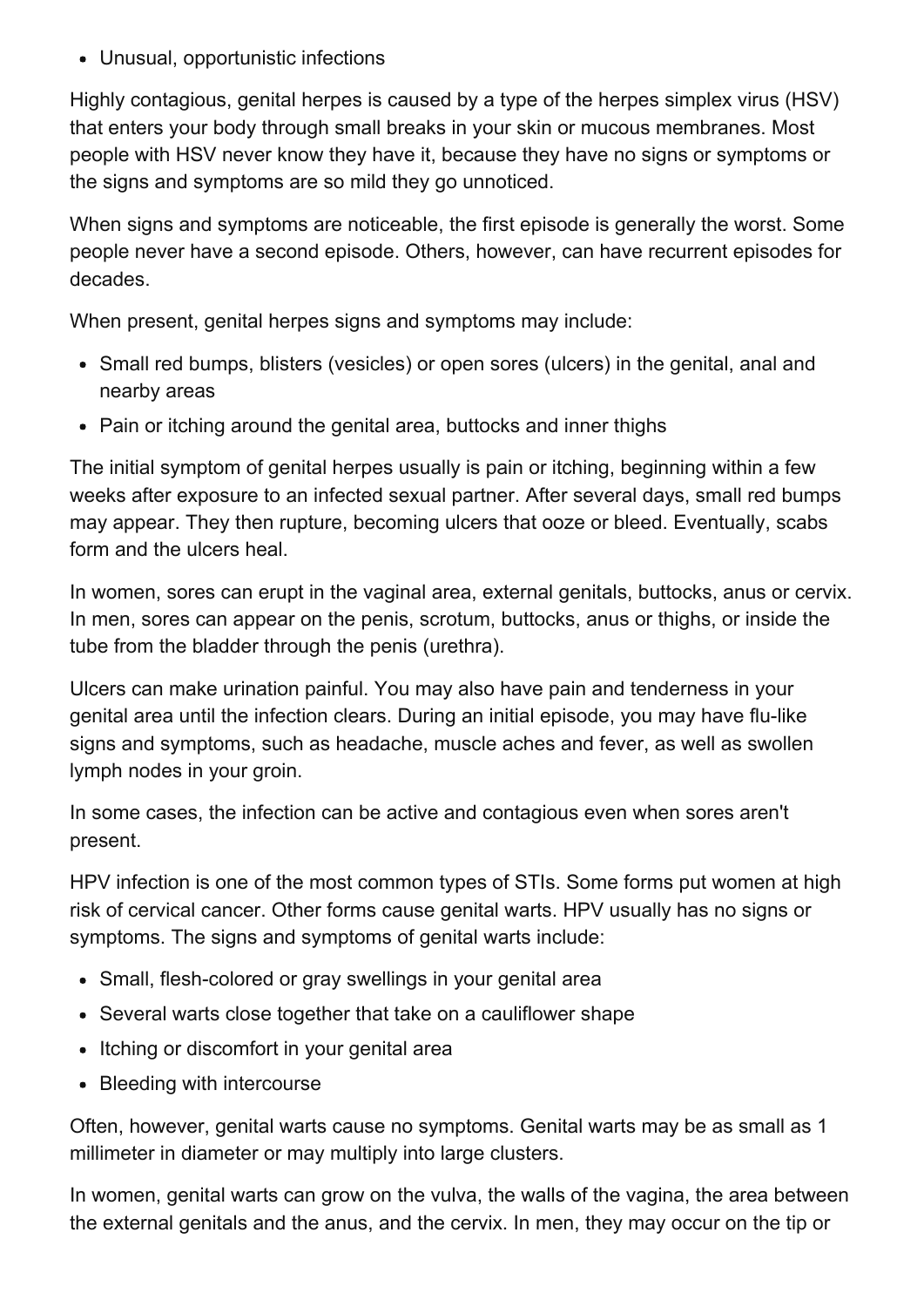shaft of the penis, the scrotum, or the anus. Genital warts can also develop in the mouth or throat of a person who has had oral sex with an infected person.

Hepatitis A, hepatitis B and hepatitis C are all contagious viral infections that affect your liver. Hepatitis B and C are the most serious of the three, but each can cause your liver to become inflamed.

Some people never develop signs or symptoms. But for those who do, signs and symptoms may occur after several weeks and may include:

- Fatigue
- Nausea and vomiting
- Abdominal pain or discomfort, especially in the area of your liver on your right side beneath your lower ribs
- Loss of appetite
- Fever
- Dark urine
- Muscle or joint pain
- $\bullet$  Itching
- Yellowing of your skin and the whites of your eyes (jaundice)

Syphilis is a bacterial infection. The disease affects your genitals, skin and mucous membranes, but it can also involve many other parts of your body, including your brain and your heart.

The signs and symptoms of syphilis may occur in four stages — primary, secondary, latent and tertiary. There's also a condition known as congenital syphilis, which occurs when a pregnant woman with syphilis passes the disease to her unborn infant. Congenital syphilis can be disabling, even life-threatening, so it's important for a pregnant woman with syphilis to be treated.

### Primary syphilis

The first sign of syphilis, which may occur from 10 days to three months after exposure, may be a small, painless sore (chancre) on the part of your body where the infection was transmitted, usually your genitals, rectum, tongue or lips. A single chancre is typical, but there may be multiple sores.

The sore typically heals without treatment, but the underlying disease remains and may reappear in the second (secondary) or third (tertiary) stage.

### Secondary syphilis

Signs and symptoms of secondary syphilis may begin three to six weeks after the chancre appears, and may include: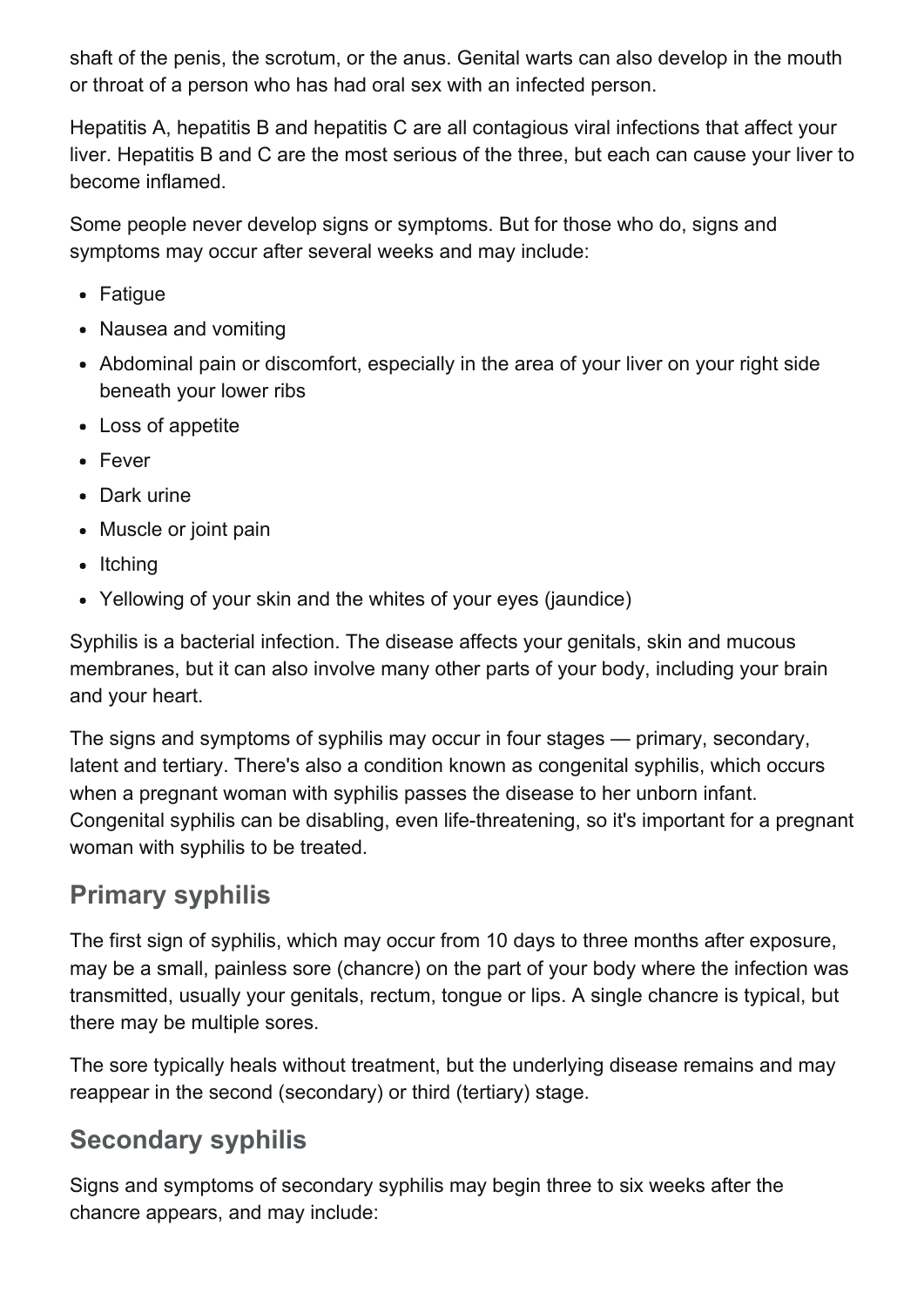- Rash marked by red or reddish-brown, penny-sized sores over any area of your body, including your palms and soles
- Fever
- Enlarged lymph nodes
- Fatigue and a vague feeling of discomfort
- Soreness and aching

These signs and symptoms may disappear without treatment within a few weeks or repeatedly come and go for as long as a year.

# Latent syphilis

In some people, a period called latent syphilis — in which no symptoms are present may follow the secondary stage. Signs and symptoms may never return, or the disease may progress to the tertiary stage.

## Tertiary syphilis

Without treatment, syphilis bacteria may spread, leading to serious internal organ damage and death years after the original infection.

Some of the signs and symptoms of tertiary syphilis include:

- Lack of coordination
- Numbness
- Paralysis
- Blindness
- Dementia

# Neurosyphilis

At any stage, syphilis can affect the nervous system. Neurosyphilis may cause no signs or symptoms, or it can cause:

- Headache
- Behavior changes
- Movement problems

If you suspect you have these or other STIs or that you may have been exposed to one, see your doctor for testing. Timely diagnosis and treatment are important to avoid or delay more-severe, potentially life-threatening health problems and to avoid infecting others.

# References